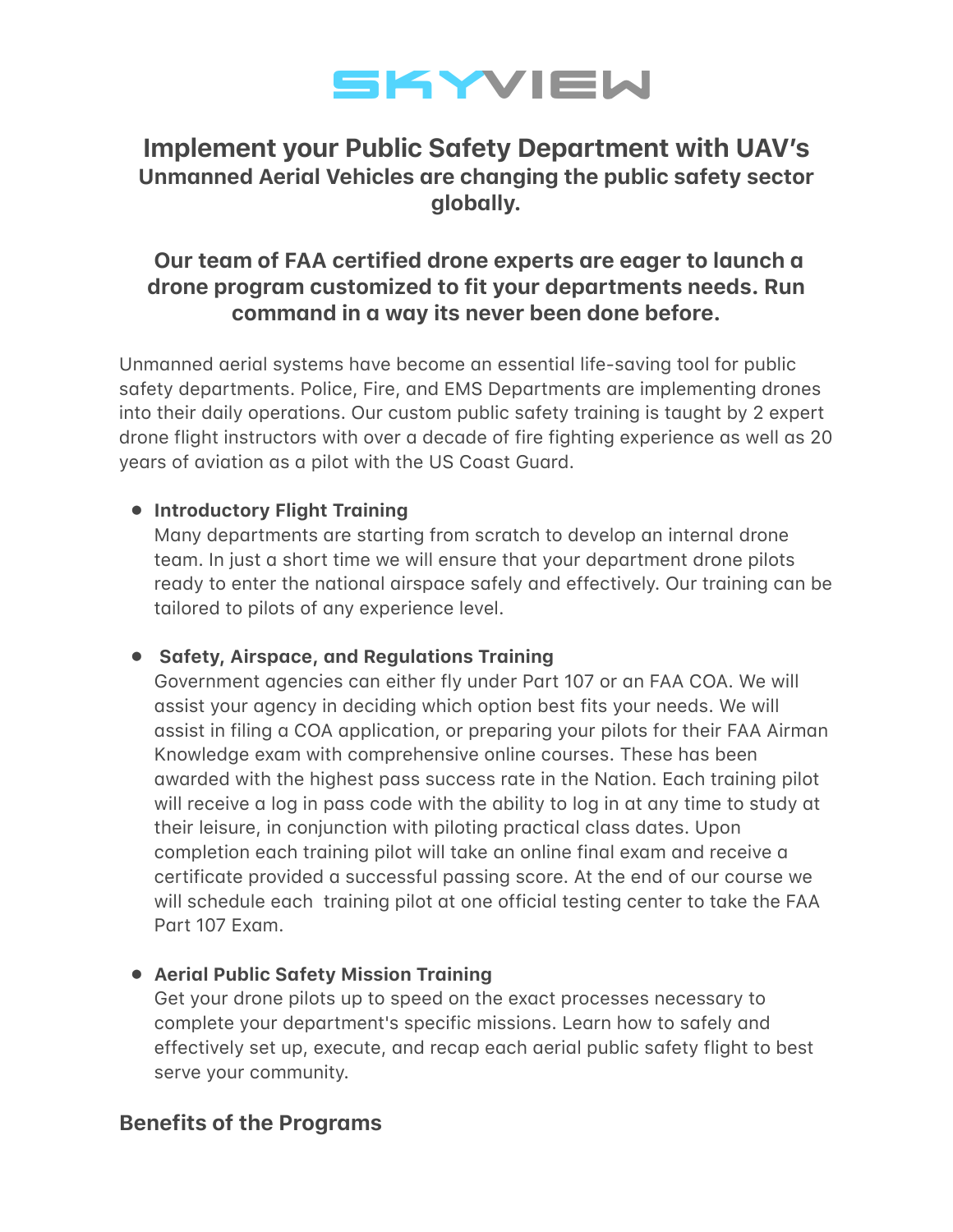We are here to help. We can adapt our programs to perfectly match your departments's needs.

## • On-Site Training

Our instructors will come to your department to train your team. Save time, money, and the hassle of having your team travel to a training facility.

## • Custom Program

Giving your team exactly what they need is our priority. Tell us what is important to you and we will customize our training to your exact needs.

## We collaborate with your team to develop complete custom on-site programs

## **Preview our Aerial Public**

We can customize any and all of these programs to fit your exact needs.

| <b>Search &amp; Rescue</b>     |
|--------------------------------|
| <b>Thermal Imaging</b>         |
| <b>Fire Scene Operations</b>   |
| <b>Water Rescue</b>            |
| <b>Accident Investigation</b>  |
| <b>Advanced SAR</b>            |
| <b>Night Operations</b>        |
| <b>Fleeing Suspect Pursuit</b> |
| <b>Crowd Management</b>        |

## **ON-SITE PUBLIC SAFETY TRAINING PROGRAMS**

#### DAY<sub>1</sub>

#### **Introduction To Small UAS**

- **Public Safety Applications**  $\bullet$
- **Airspace Considerations**  $\bullet$
- Authorization and Waivers  $\bullet$
- **Drone Components & Functions**  $\bullet$
- Understanding the DJI Go App  $\bullet$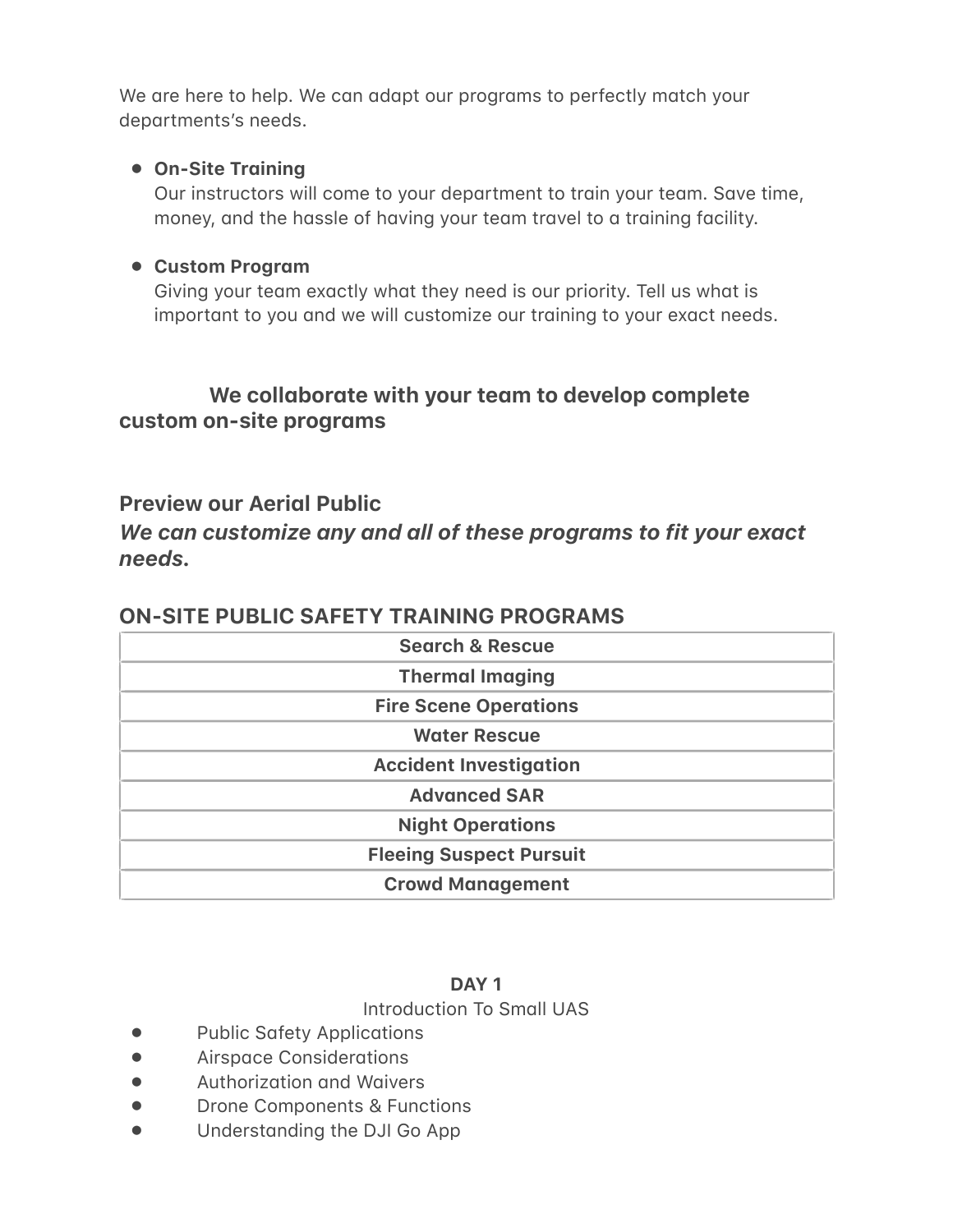- **FLIGHT SESSION 1**  $\bullet$ 
	- Intro to sUAS Flight
- sUAS Preflight/Checklists  $\bullet$
- **Sensor & Compass Calibration**  $\bullet$
- Launch Site Evaluation & Setup  $\bullet$
- **Weather Considerations**  $\bullet$
- Go / No Go Decision Makina  $\bullet$
- **FLIGHT SESSION 2**  $\bullet$ **Checklist Utilization**

## DAY<sub>2</sub>

#### **Advanced sUAS Capabilities**

- **Basic Maintenance Procedures**  $\bullet$
- Return to Home Feature  $\bullet$
- $\bullet$ **Advanced Flight Modes**
- Responding to sUAS Emergencies  $\bullet$
- **Lost Link Procedures**
- **FLIGHT SESSION 3**
- $\bullet$ **Creating Waypoint Missions**
- **Basic Mapping Techniques**  $\bullet$
- **Crew Coordination**  $\bullet$
- **Communication Procedures**  $\bullet$
- Pilot in Command Responsibility  $\bullet$
- **FLIGHT SESSION 4**  $\bullet$ Waypoints/Mapping

## DAY<sub>3</sub>

## **Search and Rescue Operations**

- $\bullet$ **Tactical v. Strategic Search**
- $\bullet$ **Platform/Payload Selection**
- **Types of Search Patterns**  $\bullet$
- Optimizing the Flight Profile  $\bullet$
- **Search Pattern Execution**  $\bullet$
- **FLIGHT SESSION 5**  $\bullet$ 
	- Manual/Automatic Search Patterns
- Psychology of Lost Persons
- $\bullet$ Terrain & Weather Impacts
- Searching w/ Video & Still Image  $\bullet$
- Coordinating with other Assets  $\bullet$
- **Standard Operating Procedures**  $\bullet$
- **FLIGHT SESSION 6**  $\bullet$ 
	- Thermal Imaging/Roof Inspection